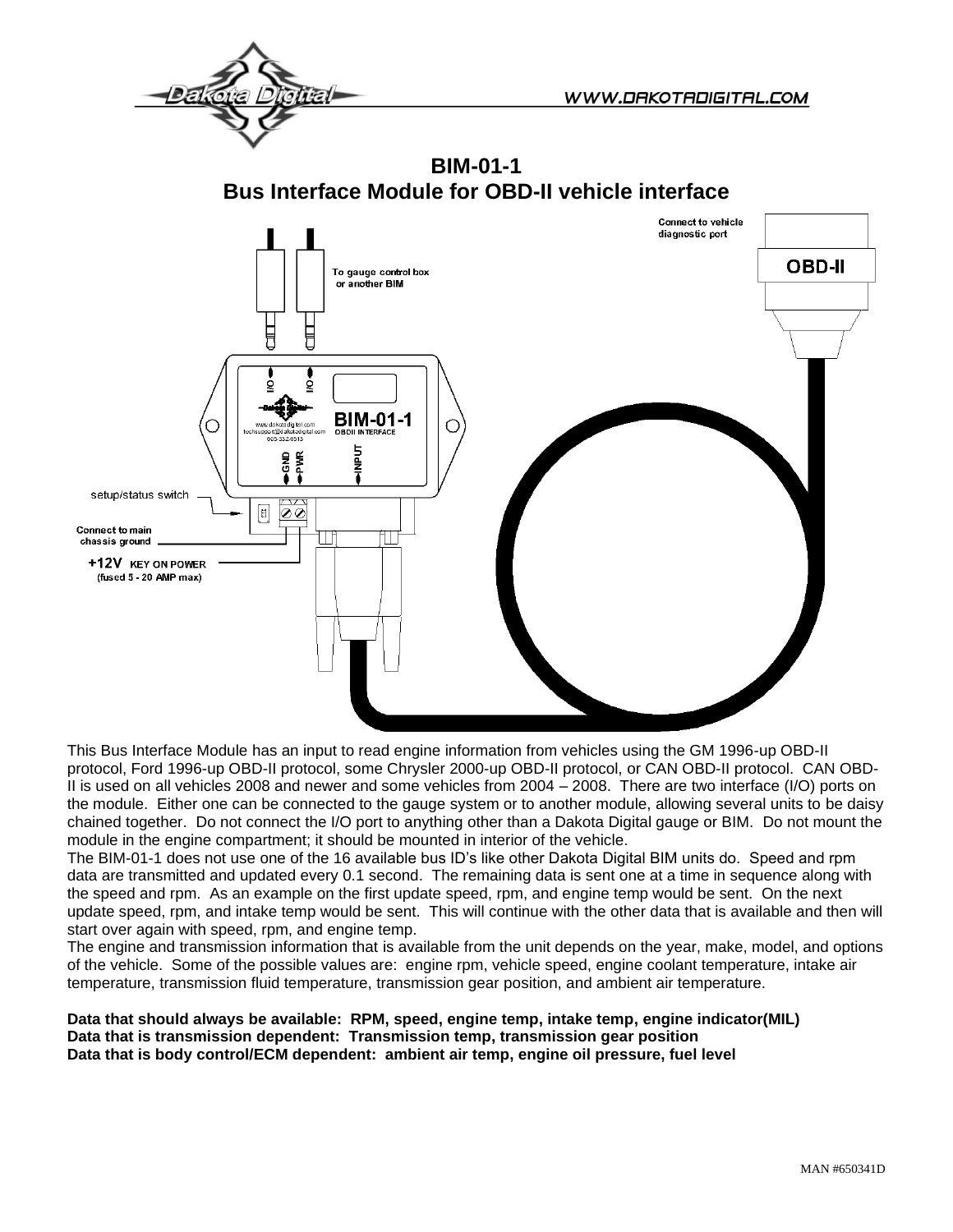## **Display data usage**

The RPM, speed, and engine temperature can each be used in place of connections to the gauge control unit. These are individually selectable in the display system gauge setup menus.

The transmission gear position will be displayed in the message center if it is available. This will automatically be displayed whenever the gear changes. If a GSS gear position sender is connected the GSS will override the BIM-01-1 data.

The malfunction indicator lamp (MIL) or service engine soon indicator will be activated from the data bus when there is an engine code set. This will not turn on the indicator for a lamp test function when the key is on, but the engine is not running. This indicator can be enable or disabled in the BIM-01 setup. Some gauge features require a minimum software revision or higher to be supported:

|        | Engine Indicator | Oil Pressure & Fuel Level |
|--------|------------------|---------------------------|
| VHX    | VX03             | VX04                      |
| VFD3.  | SE <sub>45</sub> | SE <sub>47</sub>          |
| VFD3X. | <b>SE54</b>      | <b>SE55</b>               |

The intake air temp, transmission temp, and ambient air temp will be displayed in the message center.

### **Using speed from the BIM-01-1**

- Hold the SW1 switch from the gauge system control box while turning the key on. The message display should show SETUP.
- Release SW1. The message display should show SPEED.
- Press and hold SW1. The message display should show SENDER. Release SW1.
- Press and release SW1 until BUS is displayed.
- Press and hold SW1 until DONE is displayed.

#### **Using rpm from the BIM-01-1**

- Hold the SW1 switch from the gauge system control box while turning the key on. The message display should show SETUP.
- Release SW1. Press and release SW1 until TACH is displayed.
- Press and hold SW1. The message display should show T CAL or ENGINE. Release SW1.
- Press and release SW1 until BUS is displayed.
- Press and hold SW1 until DONE is displayed.

#### **Using engine temperature from the BIM-01-1**

- Hold the SW1 switch from the gauge system control box while turning the key on. The message display should show SETUP.
- Release SW1. Press and release SW1 until WATER is displayed.
- Press and hold SW1. The message display should show SENDER. Release SW1.
- Press and release SW1 until BUS F or BUS C is displayed depending on your unit choice.
- Press and hold SW1 until DONE is displayed.

#### **Using oil pressure from the BIM-01-1 (if available)**

- Hold the SW1 switch from the gauge system control box while turning the key on. The message display should show SETUP.
- Release SW1. Press and release SW1 until OIL is displayed.
- Press and hold SW1. The message display should show SENDER. Release SW1.
- Press and release SW1 until BUS is displayed.
- Press and hold SW1 until DONE is displayed.

#### **Using fuel level from the BIM-01-1 (if available)**

- Hold the SW1 switch from the gauge system control box while turning the key on. The message display should show SETUP.
- Release SW1. Press and release SW1 until FUEL is displayed.
- Press and hold SW1. The message display should show SENDER. Release SW1.
- Press and release SW1 until BUS is displayed.
- Press and hold SW1 until DONE is displayed.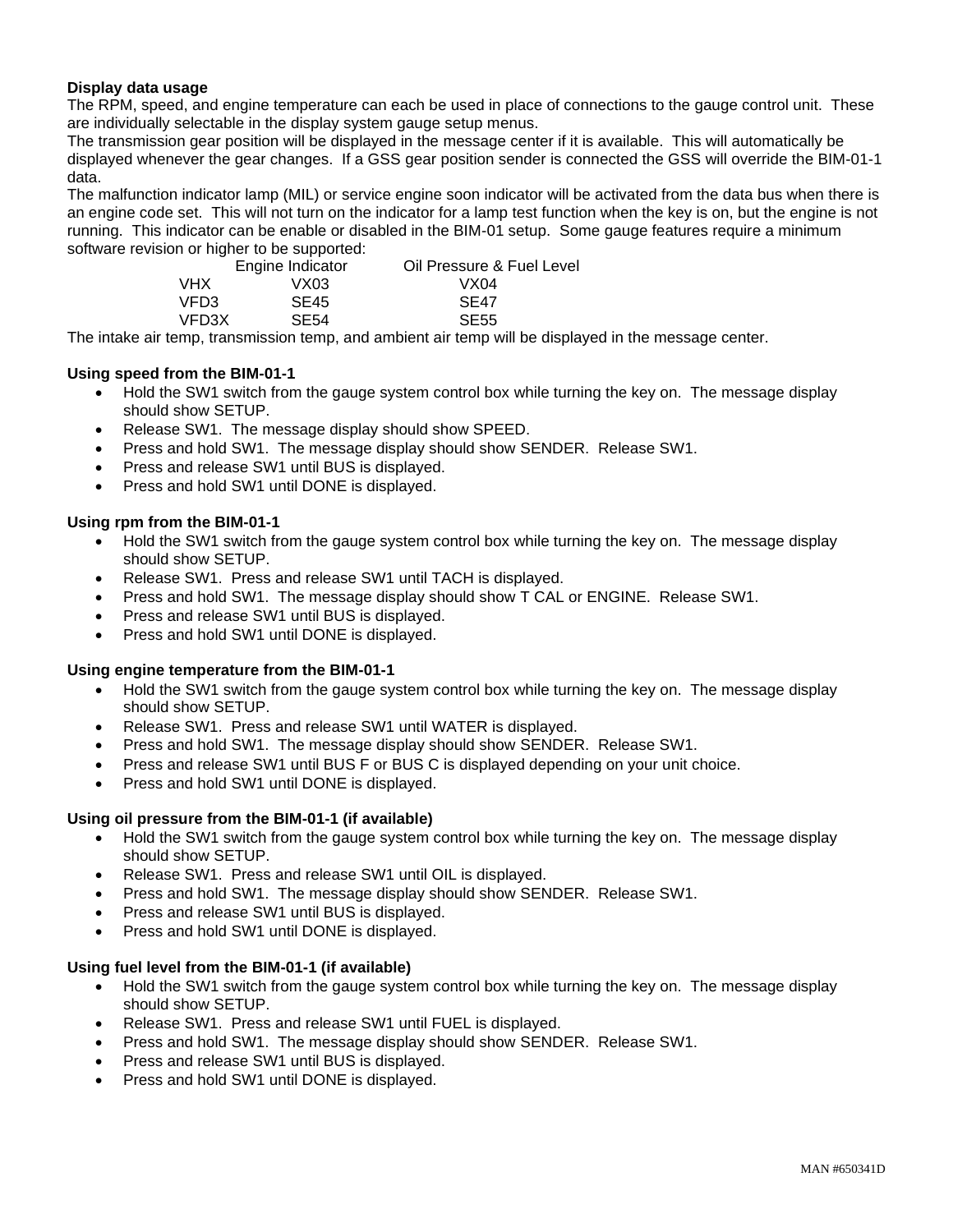## **Enable or disable engine indicator status from the BIM-01-1**

- Hold the switch beside the BIM terminal strip while turning the key on. The BIM display will show the current revision code while this is held.
- Release the switch. The display will show " $\mathbb{H}^n$ .
- Press the switch. The BIM display will show the currently selected bus ID.
- Release the switch.
- Press and release the switch to change the setting from  $51, 62, 61, 60, 62$ .
- Press and hold the switch to save the setting.
- The display show " $E \cap 9$ ". Release the switch.
- The display will show the current state or the engine indicator enable  $\alpha$  (enable) or  $\Delta F$  (disable).
- Press and release the switch to change the state, press and hold to save and exit.
- The BIM will restart with the new settings.

When using the pre-CAN bus GM J1850 or Ford J1850 protocols the unit must have a unique ID to identify itself on the bus. By default this is set to use a gauge display panel bus ID and should not normally need to be changed. If there is some other module already using this ID, then another can be selected. Some Chrysler vehicles may require F1 or F2 ID's to be selected for proper operation. 61 and 62 are gauge ID's and F1 and F2 are scan tool ID's.

### **To set or change the diagnostic bus ID numbers:**

- Hold the switch beside the BIM terminal strip while turning the key on. The BIM display will show the current revision code while this is held.
- Release the switch. The display will show " $\mathbb{H}^n$ .
- Press the switch. The BIM display will show the currently selected bus ID.
- Release the switch.
- Press and release the switch to change the setting from  $5\,i$ ,  $5\,i$ ,  $5\,i$ , or  $5\,i$ .
- Press and hold the switch to save the setting.
- The display show "Eng". Release the switch.
- The display will show the current state or the engine indicator enable  $\alpha$  (enable) or  $\Delta F$  (disable).
- Press and release the switch to change the state, press and hold to save and exit.
- The BIM will restart with the new settings.

### **Troubleshooting quick tips:**

While the BIM is operating, the dot in the upper left corner of the display will indicate the status. On steady indicates it is powered up but not receiving any BIM bus activity. Flashing indicates it is communicating on the BIM bus. A dot in the upper center indicates that there is an engine code set (MIL active).

If the display is sequencing through "-u-", "-F-", and "-L-" then it is scanning to try and communicate with the vehicle bus but cannot get an answer.

To see the sensor and channel status on the BIM display, press and hold the switch. If "BUS" is shown, the module cannot communicate with the vehicle. The display will cycle through several screens. The first will show the bus type ("") for GM or Chrysler J1850, "F" for Ford J1850, "L" for CAN) and the number of control modules answering. The next screens will indicate which extended data is available: "IRE" for intake temp, "EDP" for engine oil pressure, "FL I" for fuel level, " $E F E$ " for transmission temp, " $\overline{9}$  P" for gear position, and " $H B E$ " for ambient air temp.